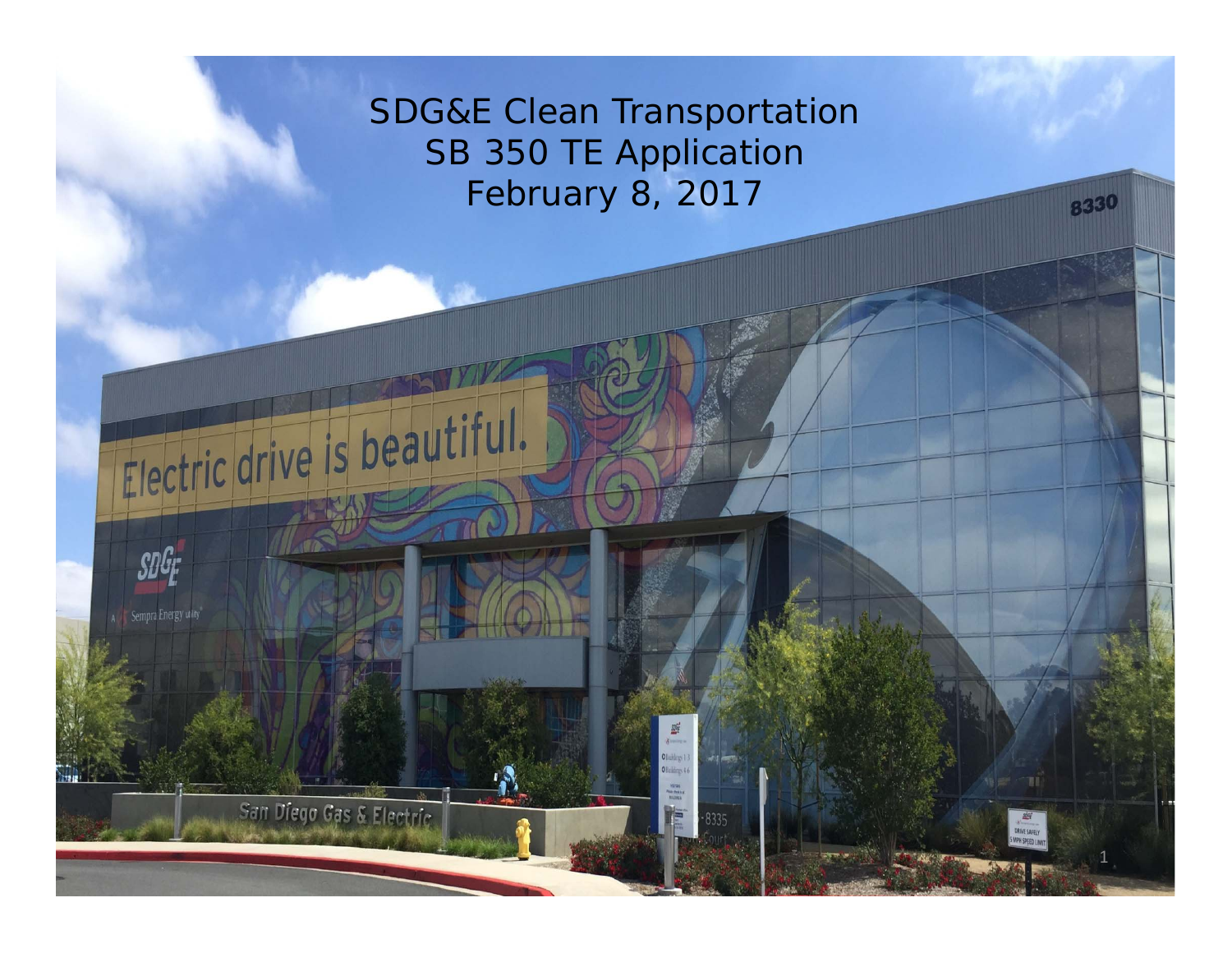# SDG&E's Transportation Electrification Vision

- $\bullet$  Seeks to maximize GHG reductions and minimize costs while continuing to provide safe and reliable power at reasonable rates
- $\bullet$ • EV charging should:
	- Be safe, widespread, affordable, reliable and easily accessible
	- $\blacksquare$ ■ Be grid integrated and leverage existing infrastructure
	- Ш ■ Take advantage of renewable energy and avoid dispatch of inefficient and/or high-emitting resources
	- $\blacksquare$ ■ Benefit EV drivers, ratepayers, and the environment
- •• Tools include:
	- П Charging infrastructure investments/deployment
	- $\blacksquare$ **Grid integrated rates**
	- Partnerships
	- Ш **Education and outreach**



Ш ■ Data collection and analysis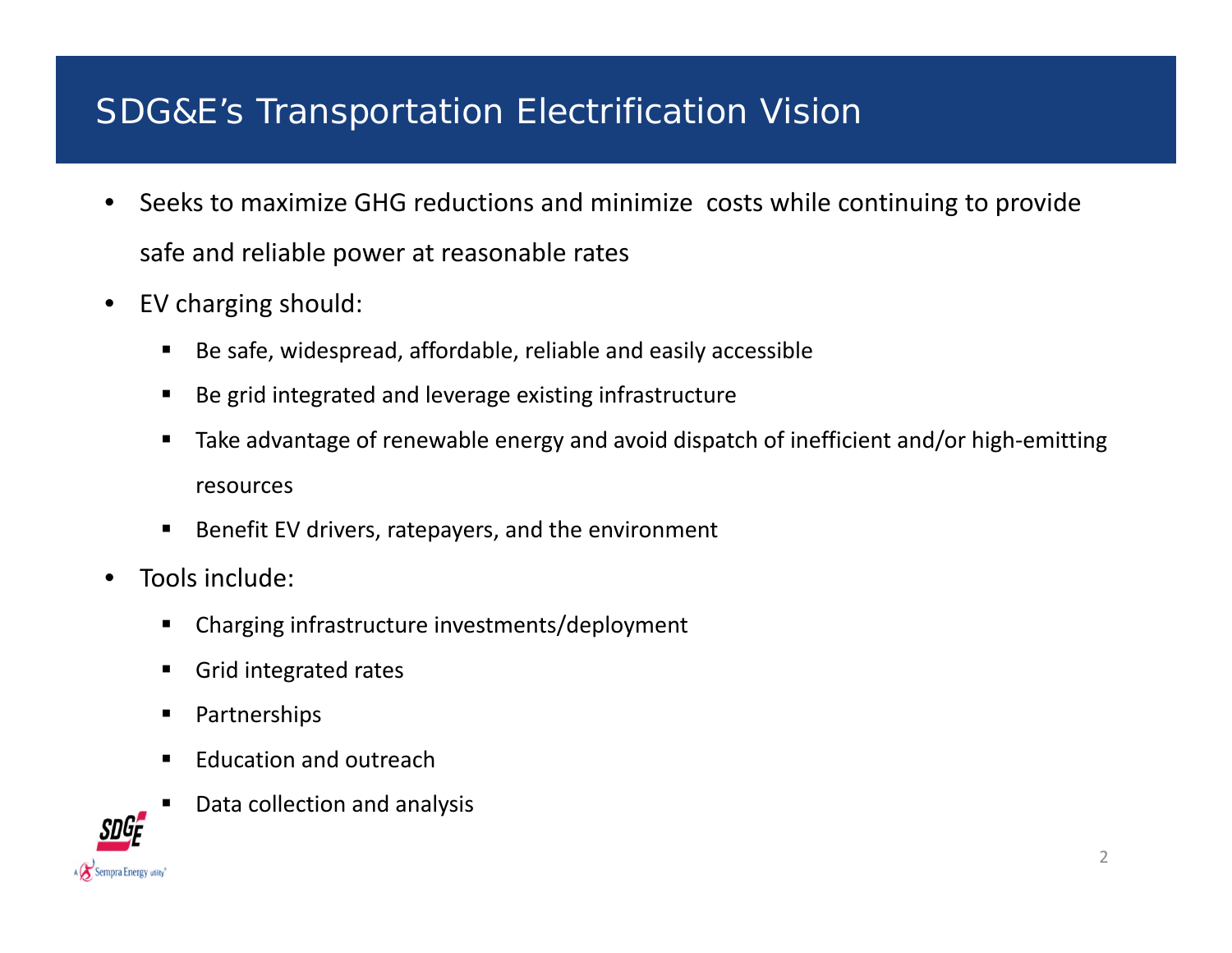### Benefits of SDG&E's Proposal

- $\bullet$ • Ensures availability & reliability of grid integrated charging infrastructure
	- •Ensures assets/facilities are well maintained, used and useful
	- •Mitigates the risk of insufficient maintenance, supplier bankruptcy or market exit
- $\bullet$  Advances SB 350 goals and other state energy, environmental and transportation policies
	- •Decarbonizes transportation sector
	- •Integrates and promotes renewables
	- •• Reduces barriers to EV adoption
- • Leverages Power Your Drive RFP process to qualify multiple vendors
	- •• Provides opportunity for growth of EVSP businesses
- • Mitigates stranded asset risk:
	- Assets located to provide optimal customer benefit based on customer needs and commitments
	- $\blacksquare$  Programs are customer‐driven. Participants show commitment to using assets before infrastructure is installed by providing vehicles, easements, or allowing SDG&E to collect additional operational information through electric load research meters and data loggers.

Utility owned meters ensures high quality data collection for asset utilization analysis

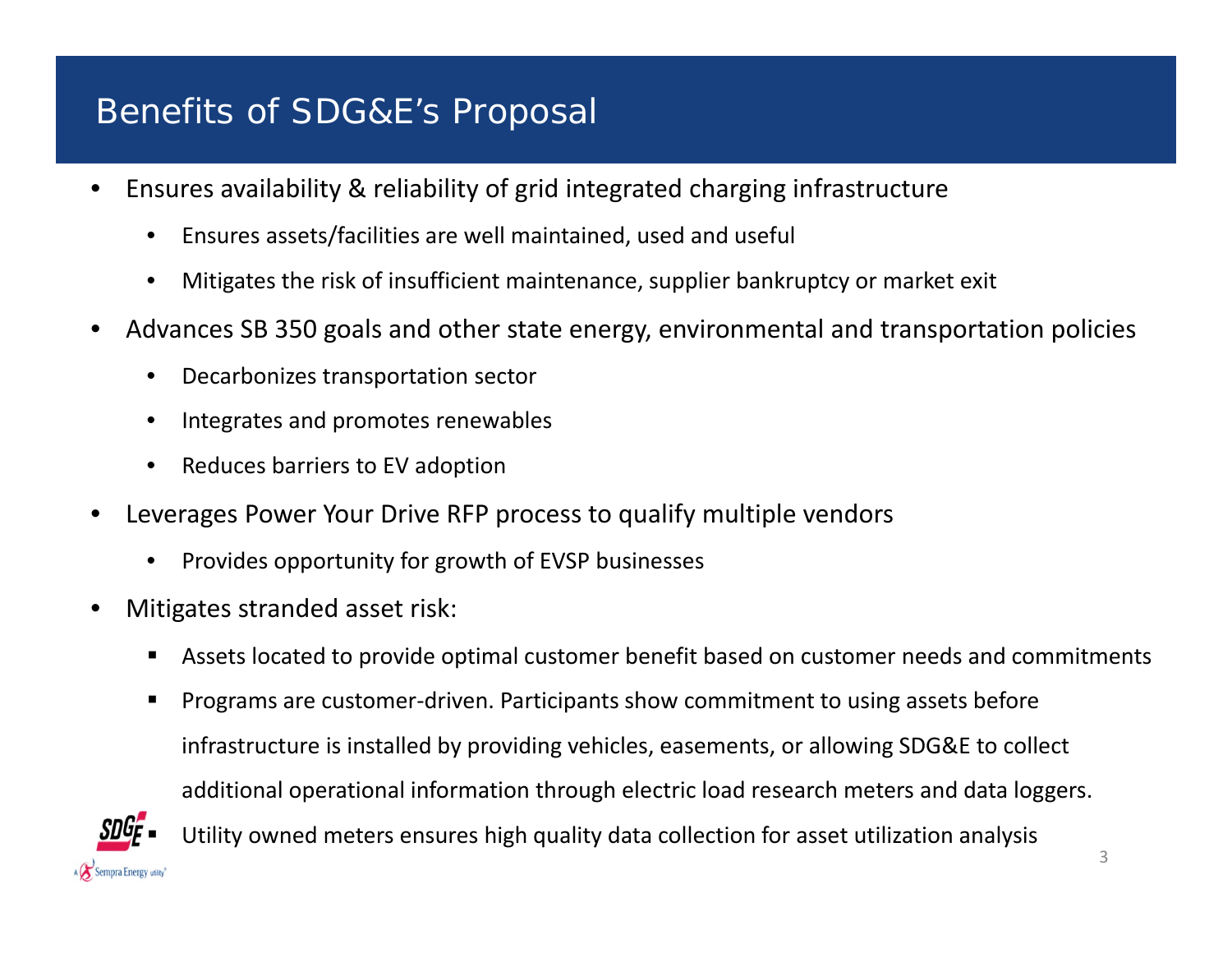# Overview of Proposed Projects

| <b>Projects</b>                                       | <b>Description</b>                                                                                                                                                                                                                                                      |          | <b>Lifetime</b><br><b>GHG</b><br><b>Reduction</b> |  |  |  |  |
|-------------------------------------------------------|-------------------------------------------------------------------------------------------------------------------------------------------------------------------------------------------------------------------------------------------------------------------------|----------|---------------------------------------------------|--|--|--|--|
| Priority Review (6 projects, Total \$18.2M)           |                                                                                                                                                                                                                                                                         |          |                                                   |  |  |  |  |
| MD/HD and<br><b>Forklift Port</b><br>Electrification  | Conduct 30-40 installations that include a combination of components such as EVSE, circuit, load<br>research meter and data logger.                                                                                                                                     |          | 4,102<br>MTCO <sub>2</sub>                        |  |  |  |  |
| <b>Electrify Local</b><br>Highways                    | Install grid-integrated Level 2 and DCFC EVSE at 4 Caltrans locations (88 total public charging<br>stations). Site selection based on DAC and new construction.                                                                                                         | \$4.0M   | 2,663<br>MTCO <sub>2</sub>                        |  |  |  |  |
| Dealership<br>Incentives                              | Incent dealerships to increase their knowledge and sales of EVs. 1500 incentives will be offered<br>(\$250 to salesperson and \$250 to dealership).*                                                                                                                    | \$1.8M   |                                                   |  |  |  |  |
| <b>Fleet Delivery</b><br>Services                     | Install grid-integrated charging infrastructure to support 90 delivery vehicles at approximately 6<br>locations.                                                                                                                                                        | \$3.7M   | 14,019<br>MTCO <sub>2</sub>                       |  |  |  |  |
| Green Taxi/<br>Shuttle/<br>Rideshare                  | Install grid-integrated Level 2 and DCFC EVSE at 5 locations (15 total public charging stations) to<br>encourage the adoption of EVs in Taxi/Shuttle/Rideshare fleet (4 Taxis, 2 Shuttles, 50 TNCs). Other<br>incentives are offered to maximize electric miles driven. |          | 12,032<br>MTCO <sub>2</sub>                       |  |  |  |  |
| <b>Airport Ground</b><br>Support<br>Equipment         | Install 45 charging ports to support 90 vehicles. Metering and data loggers on 15 existing charging<br>ports.                                                                                                                                                           | \$2.8M   | 25,130<br>MTCO <sub>2</sub>                       |  |  |  |  |
| <b>Standard Application (1 Project, Total \$226M)</b> |                                                                                                                                                                                                                                                                         |          |                                                   |  |  |  |  |
| Residential<br>Charging                               | SDG&E will own, install, and maintain Level 2 EVSE at single family homes and small multi-unit<br>dwellings. In turn, the residential customer will be on a whole-house grid integrated rate.                                                                           | \$225.9M | 1,341,609<br>MTCO <sub>2</sub>                    |  |  |  |  |



\*Dealership Incentives impacts are not listed due to likely overlap with other projects and programs

4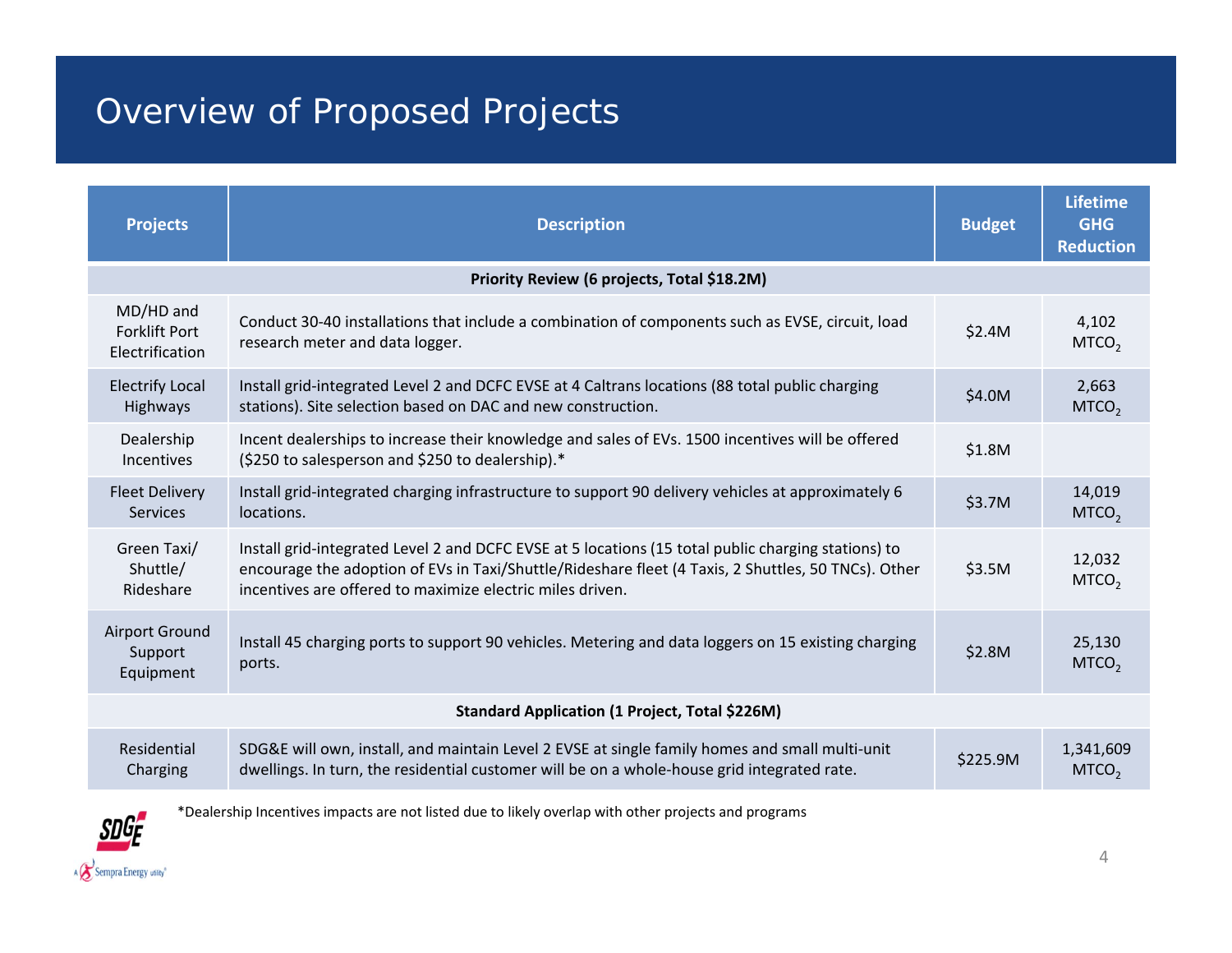# Key Learnings/Expected Outcomes/Partnerships

| <b>Sector</b>             | <b>Projects</b>                                                                                                                | <b>Key Learnings</b>                                                                                                                                                                                                                                                                                                  | <b>Expected Outcomes</b>                                                                                                                                                                                                                                                                                 | <b>Partnerships</b>                                                                                                                                                                                                                  |
|---------------------------|--------------------------------------------------------------------------------------------------------------------------------|-----------------------------------------------------------------------------------------------------------------------------------------------------------------------------------------------------------------------------------------------------------------------------------------------------------------------|----------------------------------------------------------------------------------------------------------------------------------------------------------------------------------------------------------------------------------------------------------------------------------------------------------|--------------------------------------------------------------------------------------------------------------------------------------------------------------------------------------------------------------------------------------|
| <b>Residential</b>        | • Residential<br>Charging<br>• Dealership<br>Incentives                                                                        | • Insight into barriers of EV adoption<br>• Residential - Gather data on<br>whole house energy usage choices<br>under a grid integrated rate<br>• Dealership - Insight into impact of<br>education & outreach activities<br>combined with performance<br>metrics on EV sales and adoption<br>of grid integrated rates | • Acceleration of light duty EV<br>market -> GHG emission<br>reduction<br>• L2 chargers will allow for<br>increased charging flexibility<br>and encourage charging<br>behavior to reduce customer<br>costs and mitigate grid impacts<br>• Increased dealer knowledge of<br>EVs and grid integrated rates | • Dealerships and salespeople<br>• New Car Dealers Association<br>• Auto Alliance<br>• Third Party to administer<br>dealership incentive program<br>• IBEW<br>• EVSPs<br>• Manufacturers of "Smart Plugs"<br>and "Smart Thermostats" |
| Goods<br><b>Movement</b>  | • MD/HD Forklift<br>Port<br>Electrification<br>• Fleet Delivery<br><b>Services</b><br>• Airport Ground<br>Support<br>Equipment | • Gather data on usage patterns and<br>operational needs to identify<br>optimal #/effectiveness of DCFC<br>and L2 chargers<br>• Assess total cost of ownership<br>• Test commercial grid integrated<br>rate for Fleet and evaluate proper<br>rate design for Port and GSE                                             | • GHG emission reduction<br>• Accumulation of data to better<br>understand operational needs<br>• Fleet - potential to scale up<br>adoption<br>• GSE - load management plan<br>• Increased adoption of EVs                                                                                               | • UPS, CALSTART<br>• SD Int'l Airport<br>• Airline Tenants<br>• SD Unified Port District<br>• SD Port Tenant's Association<br>• IBEW<br>• EVSPs<br>• Terminalift LLC, CEMEX, Dole<br>• SD Air Pollution Control District             |
| People<br><b>Movement</b> | • Electrify Local<br>Highways<br>• Green<br>Taxi/Shuttle/<br>Rideshare                                                         | • Test effectiveness of public grid<br>integrated rate<br>• Assess total cost of ownership<br>• Analyze different charging<br>patterns between DCFC and L2,<br>and associated grid impacts<br>• Cost to implement NIST standards                                                                                      | • GHG emission reduction<br>• Charging station utilization<br>increased when grid<br>integrated hourly pricing easily<br>communicated<br>• Increased adoption of EVs<br>• Awareness of NIST<br>implementation costs                                                                                      | • Caltrans<br>· SANDAG<br>• Maven/GM<br>• SD Int'l Airport<br>• Taxi Companies<br>• Electric Shuttle Companies<br>• TNCs<br>• IBEW<br>• EVSPs                                                                                        |

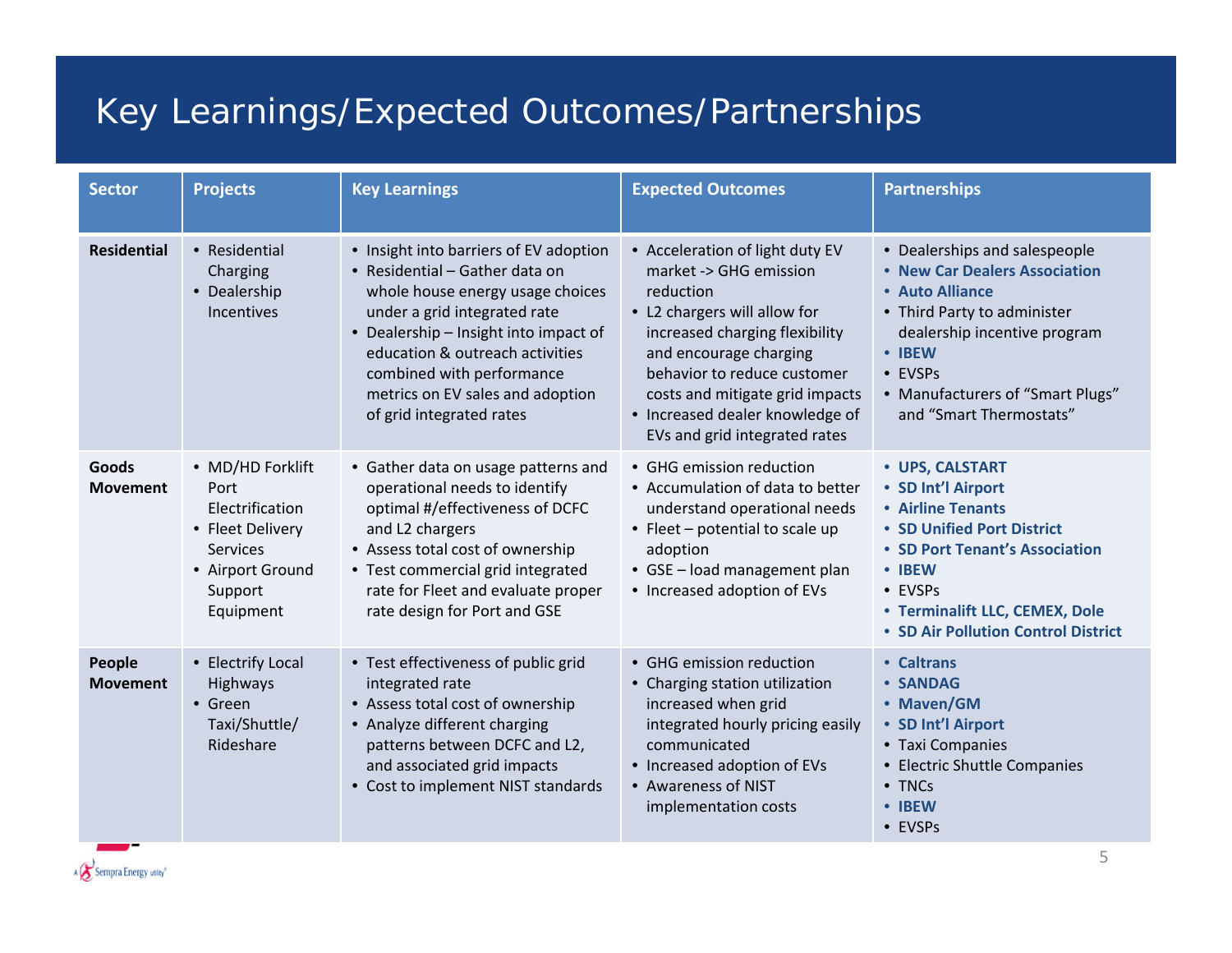#### Cost Effectiveness

- • SDG&E hired E3 to conduct cost effectiveness analysis for its residential charging program
- $\bullet$ • Illustrative results show the following:
	- $\bullet$  Utilizing the residential grid integrated rate results in lower electricity supply costs than using TOU or tiered rates. Rate design allows for greater integration of renewables.
	- $\bullet$  Flexible EV charging can improve net load factor
		- •Lower wholesale electricity costs for ratepayers
		- •Deferral of new generation capacity investments
		- •Deferral of distribution infrastructure investments
		- •Spreading fixed costs over more sales
	- $\bullet$ Potential for positive TRC, SCT and PCT test results

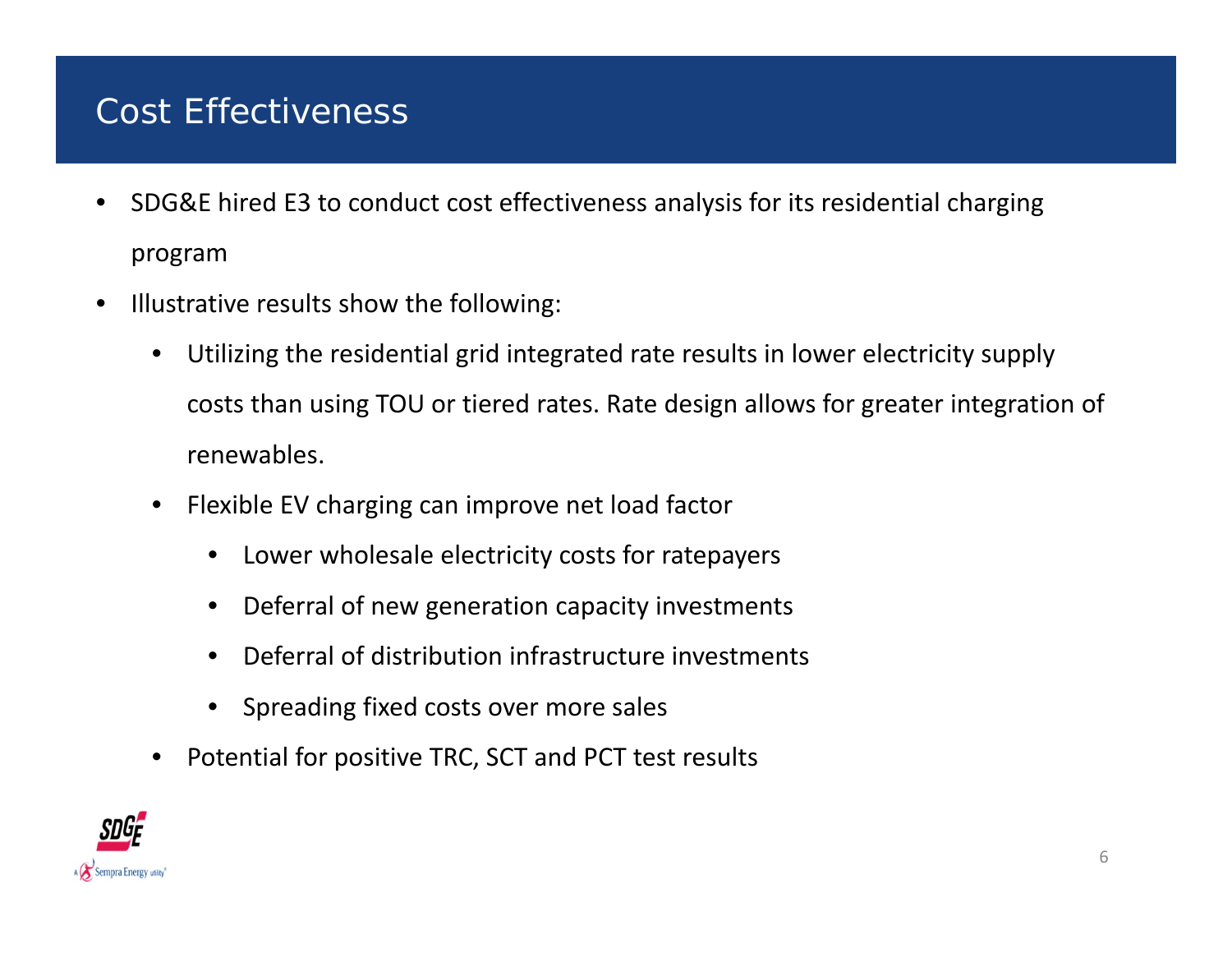#### SDG&E Ensures Customer, Employee and Public Safety

- • Dedicated to providing safe, reliable service and equipment to support widespread growth of TE.
- • Requirement that any utility owned charging infrastructure used in the proposed projects and residential charging program be approved by a Nationally Recognized Testing Laboratory ("NRTL").
- • Contractors engaged in construction, maintenance and operations have Electric Vehicle Infrastructure Training Program ("EVITP") certification, be a signatory to the IBEW with a valid C‐10 contractors license, and otherwise meet the utility's rigorous safety standards.

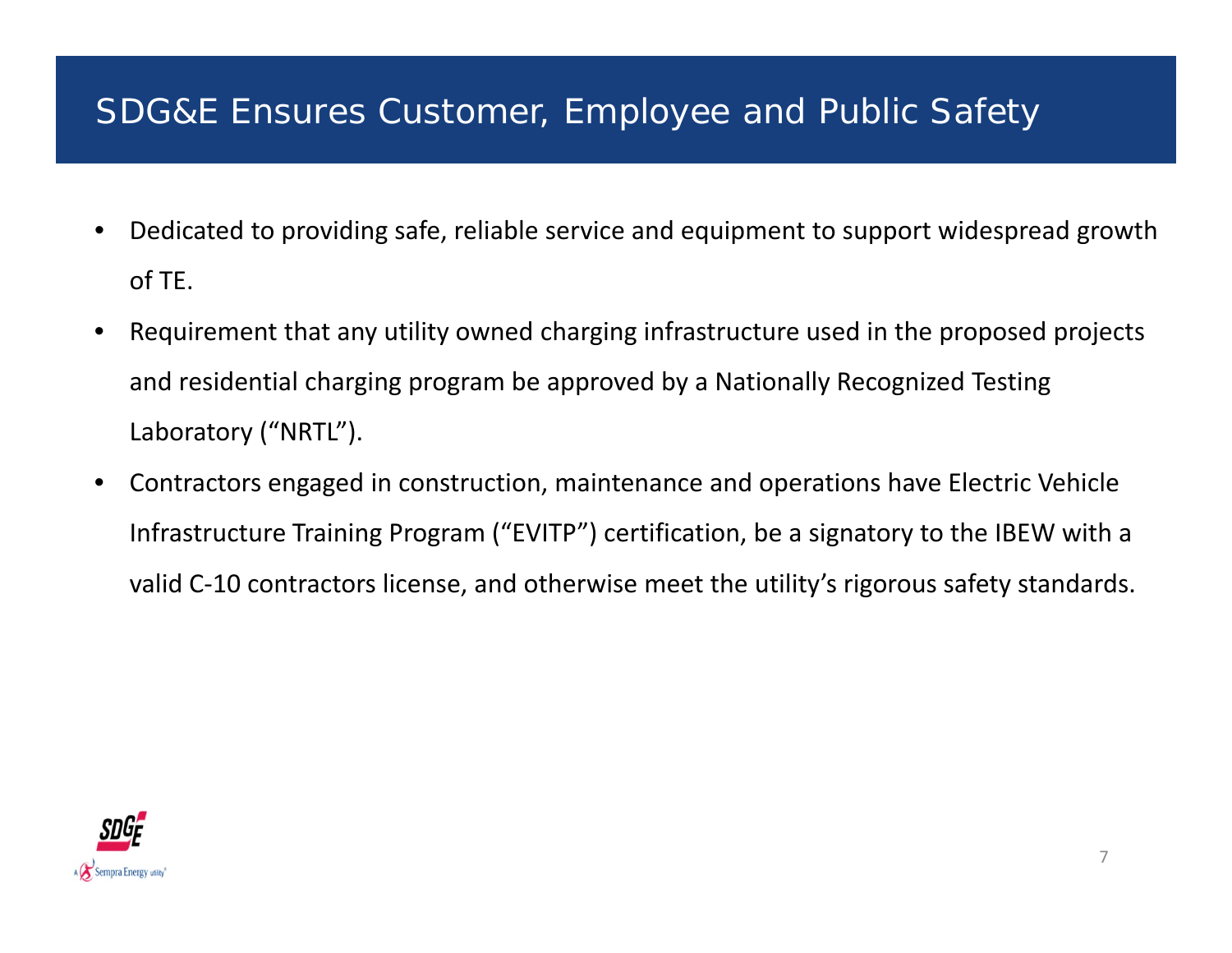## SDG&E's Proposed Day Ahead Rate Design